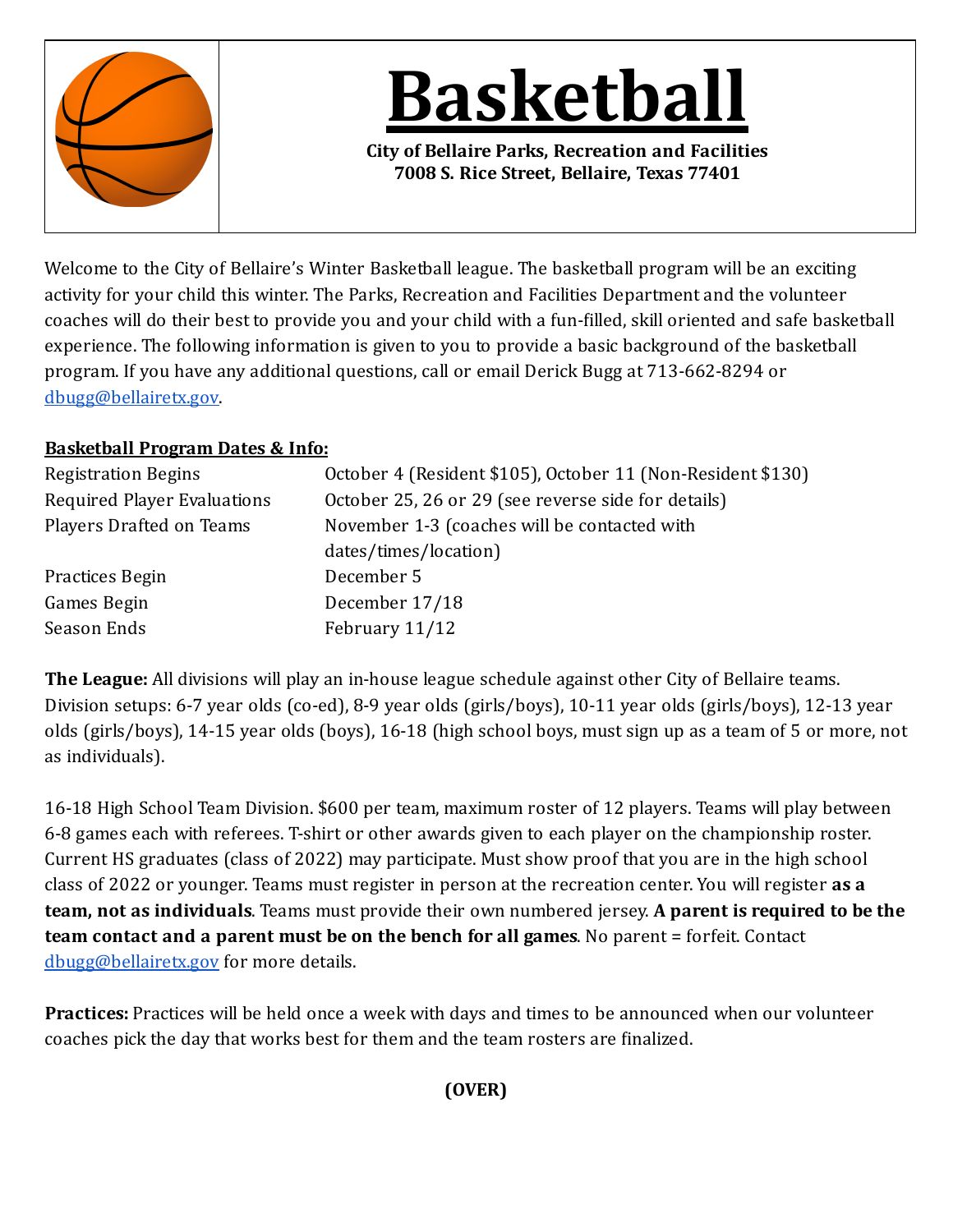**Team Assignments:** Teams will be assigned after the player selections. *Players from last season will not necessarily* be placed on the same team from year to year. Special requests for friends or practices will not be *honored for ages 8-15.* You will receive communication from your coach who will give you the details about practices and other information. **Please do not call the Bellaire Recreation Center front desk.** They will not know whose team your child is on. If you do not hear from a coach by November 28, please contact Derick Bugg at [dbugg@bellairetx.gov.](mailto:dbugg@bellairetx.gov)

**Game Play:** 6-7 year olds play with rookie size balls on an 8ft. goal. 8-9 year olds play with an intermediate size ball on a 9ft. goal. 10-11 year olds play with an intermediate size ball on a 10ft. goal. 12 year old and up play with a regular size ball on a 10ft. goal.

**Player Play Time Rules:** All players ages 6-11 will play at least two full quarters of play **(one each half)**. Some players may play three quarters but no player will play all four quarters unless **ALL** other players have played three quarters.

**Uniforms:** Every child ages 6-15 will receive a basketball shirt or jersey.

**Games:** Games are likely to be held on the following days and times:

|  |  | (subject to change as final registration numbers may cause adjustments to be made)) |  |
|--|--|-------------------------------------------------------------------------------------|--|
|  |  |                                                                                     |  |

| 6-7 year olds (co-ed) | 8:00 AM - 10:00 AM  | Saturdays | <b>Bellaire Recreation Center</b> |
|-----------------------|---------------------|-----------|-----------------------------------|
| 8-9 year old boys     | 10:00 AM - 12:00 PM | Saturdays | <b>Bellaire Recreation Center</b> |
| 8-9 year old girls    | 12:00 PM - 2:00 PM  | Saturdays | <b>Bellaire Recreation Center</b> |
| 10-11 year old girls  | 2:00 PM - 4:00 PM   | Saturdays | <b>Bellaire Recreation Center</b> |
| 10-11 year old boys   | 4:00 PM - 8:00 PM   | Saturdays | <b>Bellaire Recreation Center</b> |
| 12-13 year old boys   | 12:00 PM - 3:00 PM  | Sundays   | <b>Bellaire Recreation Center</b> |
| 14-15 year old boys   | 3:00 PM - 5:00 PM   | Sundays   | <b>Bellaire Recreation Center</b> |
| 12-13 year old girls  | 5:00 PM - 7:00 PM   | Sundays   | <b>Bellaire Recreation Center</b> |
|                       |                     |           |                                   |

**Awards:** Awards will only be given in the 12-13, 14-15, and 16-18 divisions for 1st and 2nd places. Awards for ALL other teams will be up to each individual team to order on their own**.**

## **PLAYER EVALUATIONS ARE MANDATORY PLEASE SEE THE NEXT PAGE**